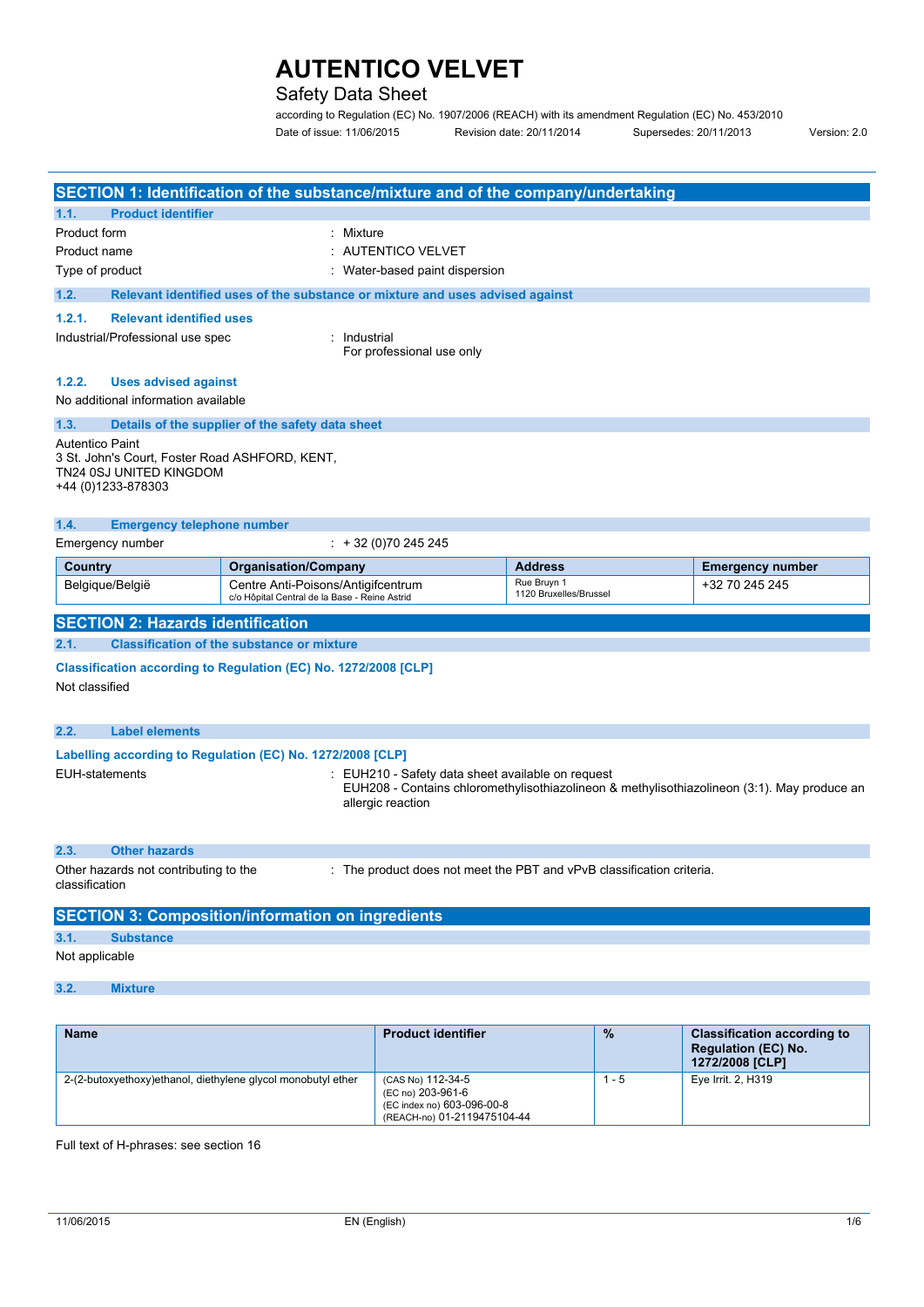## Safety Data Sheet

according to Regulation (EC) No. 1907/2006 (REACH) with its amendment Regulation (EC) No. 453/2010

|      | <b>SECTION 4: First aid measures</b>                        |                                                                                                                                                                                  |
|------|-------------------------------------------------------------|----------------------------------------------------------------------------------------------------------------------------------------------------------------------------------|
| 4.1. | <b>Description of first aid measures</b>                    |                                                                                                                                                                                  |
|      | First-aid measures after inhalation                         | : Remove person to fresh air and keep comfortable for breathing.                                                                                                                 |
|      | First-aid measures after skin contact                       | Remove affected clothing and wash all exposed skin area with mild soap and water, followed<br>by warm water rinse.                                                               |
|      | First-aid measures after eye contact                        | Rinse immediately with plenty of water. Obtain medical attention if pain, blinking or redness<br>persist.                                                                        |
|      | First-aid measures after ingestion                          | Rinse mouth. Do NOT induce vomiting. Obtain emergency medical attention.                                                                                                         |
| 4.2. | Most important symptoms and effects, both acute and delayed |                                                                                                                                                                                  |
|      | Symptoms/injuries                                           | : May cause cancer (Contains refrigerated gas; may cause cryogenic burns or injury). Not<br>expected to present a significant hazard under anticipated conditions of normal use. |

#### **4.3. Indication of any immediate medical attention and special treatment needed** Not required.

| <b>SECTION 5: Firefighting measures</b>                       |                                                                                                 |
|---------------------------------------------------------------|-------------------------------------------------------------------------------------------------|
| 5.1.<br><b>Extinguishing media</b>                            |                                                                                                 |
| Suitable extinguishing media                                  | : Foam. Dry powder. Carbon dioxide. Water spray. Sand.                                          |
| Unsuitable extinguishing media                                | : None, to our knowledge.                                                                       |
| Special hazards arising from the substance or mixture<br>5.2. |                                                                                                 |
| Fire hazard                                                   | : In dry state: combustible.                                                                    |
| <b>Explosion hazard</b>                                       | : Not applicable.                                                                               |
| Reactivity in case of fire                                    | : Not applicable.                                                                               |
| 5.3.<br><b>Advice for firefighters</b>                        |                                                                                                 |
| Precautionary measures fire                                   | : Avoid (reject) fire-fighting water to enter environment.                                      |
| Protection during firefighting                                | : Do not enter fire area without proper protective equipment, including respiratory protection. |
| Other information                                             | High temperature may liberate toxic gases.                                                      |
| <b>SECTION 6: Accidental release measures</b>                 |                                                                                                 |

**6.1. Personal precautions, protective equipment and emergency procedures 6.1.1. For non-emergency personnel** Protective equipment **interest in the case of the suitable protective clothing, gloves and eye/face protection.** 

### **6.1.2. For emergency responders**

No additional information available

#### **6.2. Environmental precautions**

Prevent entry to sewers and public waters. Notify authorities if liquid enters sewers or public waters. Restrict liquid from spreading over surface with floating screens if possible.

| 6.3. | Methods and material for containment and cleaning up |                                                                                                                                                    |
|------|------------------------------------------------------|----------------------------------------------------------------------------------------------------------------------------------------------------|
|      | Methods for cleaning up                              | : Soak up spills with inert solids, such as clay or diatomaceous earth as soon as possible. Waste<br>to eliminate according to chemical waste law. |

### **6.4. Reference to other sections**

See Heading 8. Exposure controls and personal protection.

|                    | <b>SECTION 7: Handling and storage</b>                       |                                                                                                                                                                                                                                                                                                                           |
|--------------------|--------------------------------------------------------------|---------------------------------------------------------------------------------------------------------------------------------------------------------------------------------------------------------------------------------------------------------------------------------------------------------------------------|
| 7.1.               | <b>Precautions for safe handling</b>                         |                                                                                                                                                                                                                                                                                                                           |
|                    | Precautions for safe handling                                | Obtain special instructions before use. Do not handle until all safety precautions have been<br>read and understood. Wash hands and other exposed areas with mild soap and water before<br>eating, drinking or smoking and when leaving work. Provide good ventilation in process area to<br>prevent formation of vapour. |
| 7.2.               | Conditions for safe storage, including any incompatibilities |                                                                                                                                                                                                                                                                                                                           |
| Storage conditions |                                                              | : Keep only in the original container in a cool, well ventilated place away from : Keep container<br>closed when not in use.                                                                                                                                                                                              |
|                    | Storage temperature                                          | $\div$ 5 - 30 °C                                                                                                                                                                                                                                                                                                          |
| Storage area       |                                                              | Store away from freezing (avoid freezing during storage).                                                                                                                                                                                                                                                                 |

## **7.3. Specific end use(s)**

No additional information available

|      | <b>SECTION 8: Exposure controls/personal protection</b> |
|------|---------------------------------------------------------|
| 8.1. | <b>Control parameters</b>                               |
|      |                                                         |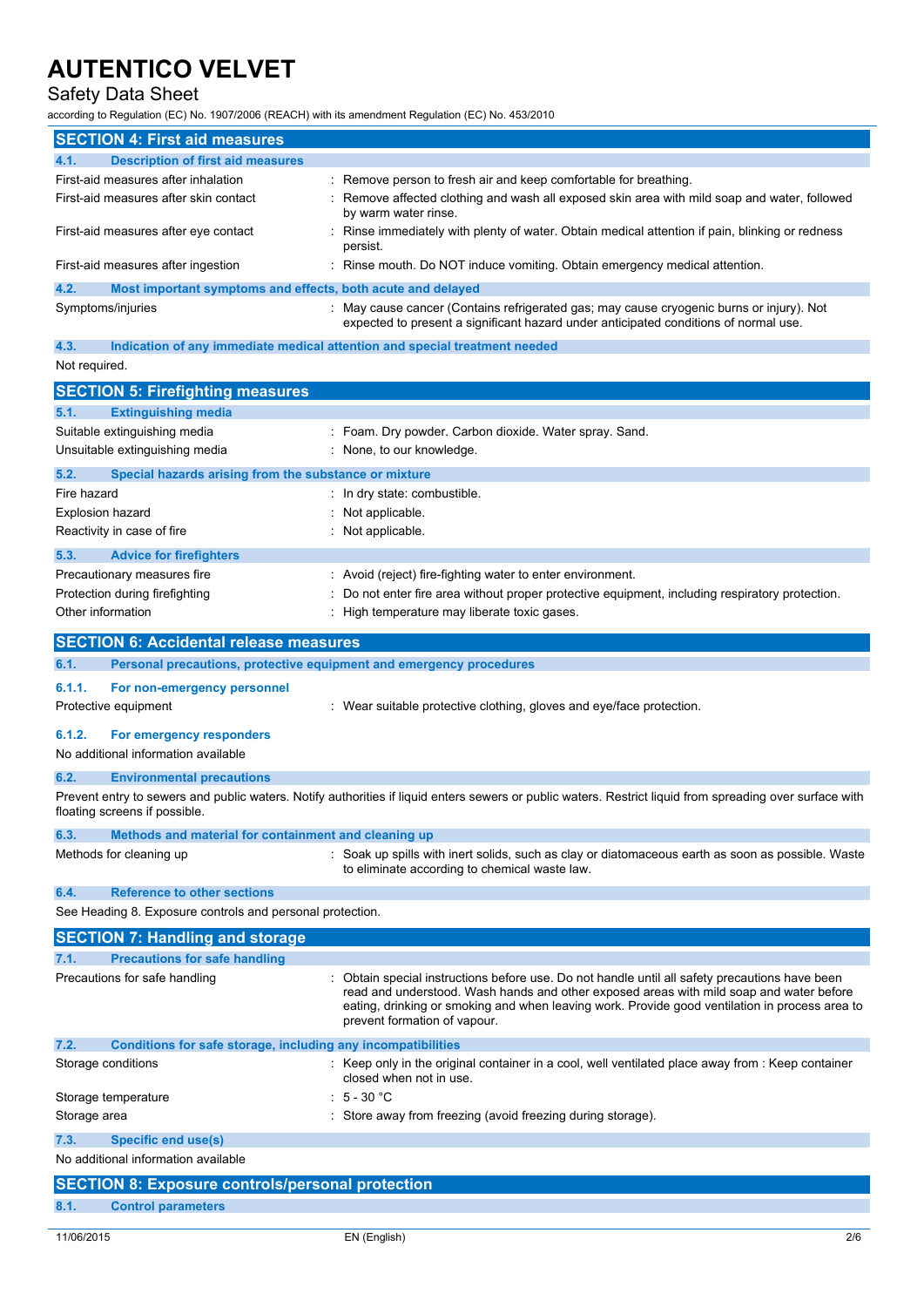## Safety Data Sheet

according to Regulation (EC) No. 1907/2006 (REACH) with its amendment Regulation (EC) No. 453/2010

| 2-(2-butoxyethoxy)ethanol, diethylene glycol monobutyl ether (112-34-5) |                               |                           |  |  |  |
|-------------------------------------------------------------------------|-------------------------------|---------------------------|--|--|--|
| United Kingdom                                                          | Local name                    | 2-(2-Butoxyethoxy)ethanol |  |  |  |
| United Kingdom                                                          | WEL TWA (mg/m <sup>3</sup> )  | $67.5 \,\mathrm{mq/m^3}$  |  |  |  |
| United Kingdom                                                          | WEL TWA (ppm)                 | $10$ ppm                  |  |  |  |
| United Kingdom                                                          | WEL STEL (mg/m <sup>3</sup> ) | 101.2 mg/m <sup>3</sup>   |  |  |  |
| United Kingdom                                                          | WEL STEL (ppm)                | 15 ppm                    |  |  |  |

| 8.2.<br><b>Exposure controls</b> |                                                                                                                                    |
|----------------------------------|------------------------------------------------------------------------------------------------------------------------------------|
| Hand protection                  | : Wear protective gloves.                                                                                                          |
| Eye protection                   | : Where contact with eyes or skin is likely, wear suitable protection.                                                             |
| Skin and body protection         | : If repeated skin contact or contamination of clothing is likely, protective clothing should be<br>worn. Avoid contact with skin. |
| Respiratory protection           | : Not applicable.                                                                                                                  |
| Environmental exposure controls  | : Do not flush into surface water or sewer system.                                                                                 |
| Other information                | : Do not eat, drink or smoke during use.                                                                                           |

### **SECTION 9: Physical and chemical properties**

| 9.1.<br>Information on basic physical and chemical properties |                                     |
|---------------------------------------------------------------|-------------------------------------|
| Physical state                                                | : Liquid                            |
| Colour                                                        | Color according to color choice.    |
| Odour                                                         | Characteristic.                     |
| Odour threshold                                               | : No data available                 |
| рH                                                            | $: 7.5 - 10$                        |
| Relative evaporation rate (butylacetate=1)                    | : No data available                 |
| Melting point                                                 | : No data available                 |
| Freezing point                                                | : $\approx 0$ °C                    |
| Boiling point                                                 | $\approx$ 100 °C                    |
| Flash point                                                   | Not applicable.                     |
| Auto-ignition temperature                                     | No data available                   |
| Decomposition temperature                                     | No data available                   |
| Flammability (solid, gas)                                     | Non flammable                       |
| Vapour pressure                                               | No data available                   |
| Relative vapour density at 20 °C                              | : No data available                 |
| Relative density                                              | : 1.41                              |
| Solubility                                                    | Soluble in water.<br>Water: Soluble |
| Log Pow                                                       | No data available                   |
| Viscosity, kinematic                                          | No data available                   |
| Viscosity, dynamic                                            | $\approx$ 25000 mPa.s               |
| <b>Explosive properties</b>                                   | Not applicable.                     |
| Oxidising properties                                          | : Not applicable.                   |
| <b>Explosive limits</b>                                       | No data available                   |
| 9.2.<br><b>Other information</b>                              |                                     |

VOC content : ≈ 17 g/l Interior matt walls and ceilings (Gloss <25%@60°) : Value limits of the EU for this product (VOC 2010) : 30g/l

|                 | <b>SECTION 10: Stability and reactivity</b>           |
|-----------------|-------------------------------------------------------|
| 10.1.           | <b>Reactivity</b>                                     |
| Not applicable. |                                                       |
| 10.2.           | <b>Chemical stability</b>                             |
|                 | Not established. Stable under normal conditions.      |
| 10.3.           | <b>Possibility of hazardous reactions</b>             |
|                 | Not established. Refer to section 10.1 on Reactivity. |
| 10.4.           | <b>Conditions to avoid</b>                            |
|                 | Direct sunlight. Extremely high or low temperatures.  |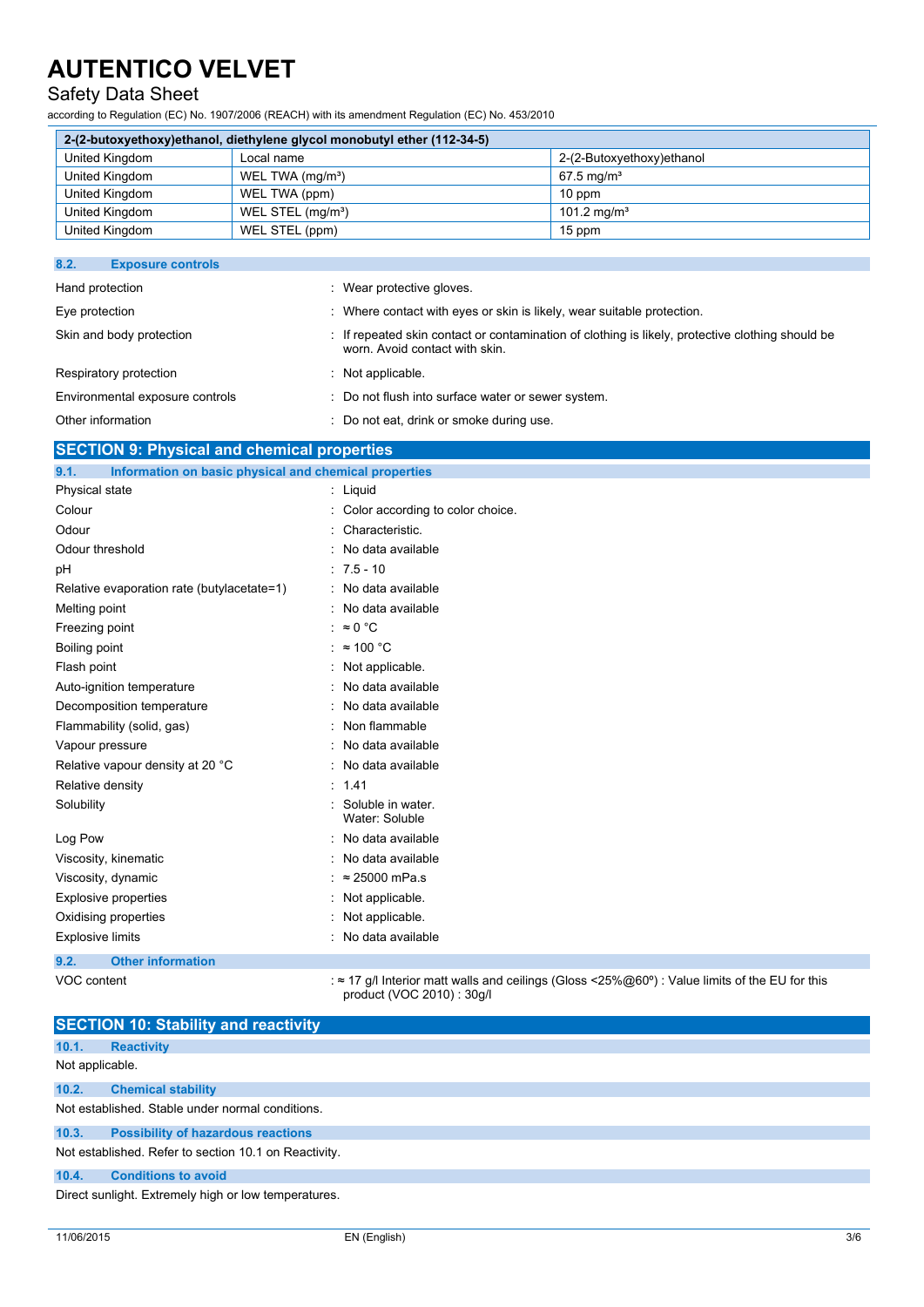### Safety Data Sheet

according to Regulation (EC) No. 1907/2006 (REACH) with its amendment Regulation (EC) No. 453/2010

#### **10.5. Incompatible materials**

Strong bases. Strong acids.

#### **10.6. Hazardous decomposition products**

fume. Carbon monoxide. Carbon dioxide. Incomplete combustion will generate poisonous carbon monoxide, carbon dioxide and other toxic gases.

|                       | <b>SECTION 11: Toxicological information</b>     |                                                                                                      |
|-----------------------|--------------------------------------------------|------------------------------------------------------------------------------------------------------|
| 11.1.                 | <b>Information on toxicological effects</b>      |                                                                                                      |
| <b>Acute toxicity</b> |                                                  | : Not classified                                                                                     |
|                       | Skin corrosion/irritation                        | Not classified<br>Based on available data, the classification criteria are not met<br>pH: 7.5 - 10   |
|                       | Serious eye damage/irritation                    | : Not classified<br>Based on available data, the classification criteria are not met<br>pH: 7.5 - 10 |
|                       | Respiratory or skin sensitisation                | : Not classified<br>Based on available data, the classification criteria are not met                 |
|                       | Germ cell mutagenicity                           | : Not classified<br>Based on available data, the classification criteria are not met                 |
| Carcinogenicity       |                                                  | Not classified                                                                                       |
|                       | Reproductive toxicity                            | : Not classified<br>Based on available data, the classification criteria are not met                 |
|                       | Specific target organ toxicity (single exposure) | : Not classified<br>Based on available data, the classification criteria are not met                 |
| exposure)             | Specific target organ toxicity (repeated         | : Not classified<br>Based on available data, the classification criteria are not met                 |
| Aspiration hazard     |                                                  | : Not classified<br>Based on available data, the classification criteria are not met                 |
| symptoms              | Potential adverse human health effects and       | : Based on available data, the classification criteria are not met.                                  |
|                       | <b>SECTION 12: Ecological information</b>        |                                                                                                      |
| 12.1.                 | <b>Toxicity</b>                                  |                                                                                                      |
| Ecology - general     |                                                  | : In water, material soluble.                                                                        |
| 12.2.                 | <b>Persistence and degradability</b>             |                                                                                                      |
|                       | No additional information available              |                                                                                                      |
| 12.3.                 | <b>Bioaccumulative potential</b>                 |                                                                                                      |

| No additional information available                |                                                                                                                                                                                                               |
|----------------------------------------------------|---------------------------------------------------------------------------------------------------------------------------------------------------------------------------------------------------------------|
| 12.4.<br><b>Mobility in soil</b>                   |                                                                                                                                                                                                               |
| <b>AUTENTICO VELVET</b>                            |                                                                                                                                                                                                               |
| Ecology - soil                                     | None known.                                                                                                                                                                                                   |
| <b>Results of PBT and vPvB assessment</b><br>12.5. |                                                                                                                                                                                                               |
| No additional information available                |                                                                                                                                                                                                               |
| Other adverse effects<br>12.6.                     |                                                                                                                                                                                                               |
| Additional information                             | : Avoid release to the environment.                                                                                                                                                                           |
| <b>SECTION 13: Disposal considerations</b>         |                                                                                                                                                                                                               |
| <b>Waste treatment methods</b><br>13.1.            |                                                                                                                                                                                                               |
| Waste disposal recommendations                     | Dispose in a safe manner in accordance with local/national regulations. Dispose of<br>contents/container to  Forbidden through garbage can or sewerage, follow the next<br>guidelines: 75/442/EG & 91/689/EG. |
| Ecology - waste materials                          | : Avoid release to the environment.                                                                                                                                                                           |
| <b>SECTION 14: Transport information</b>           |                                                                                                                                                                                                               |

In accordance with ADR / RID / IMDG / IATA / ADN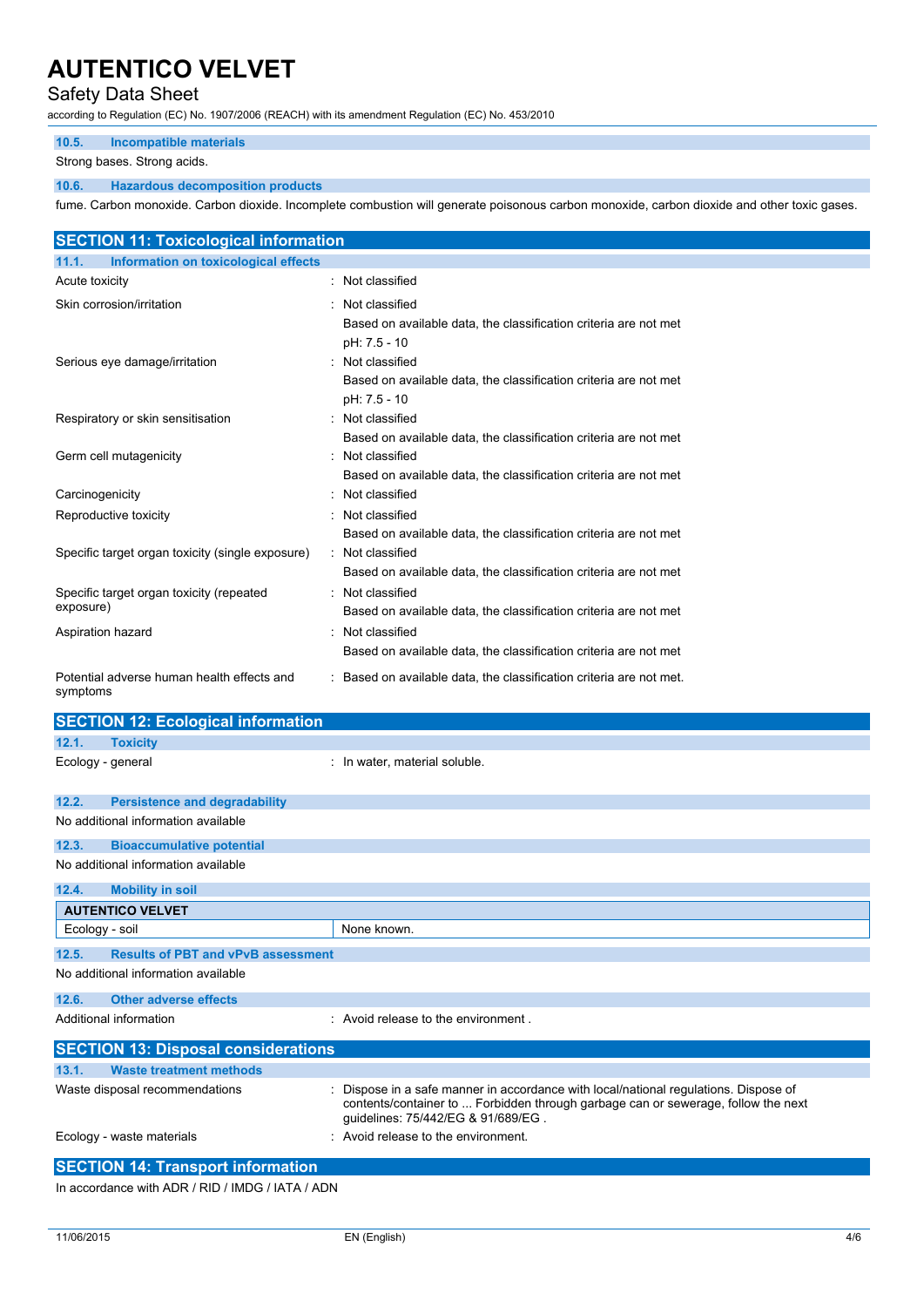## Safety Data Sheet

according to Regulation (EC) No. 1907/2006 (REACH) with its amendment Regulation (EC) No. 453/2010

| 14.1.<br><b>UN number</b>                                                                               |                                                                                                |  |
|---------------------------------------------------------------------------------------------------------|------------------------------------------------------------------------------------------------|--|
| Not regulated for transport                                                                             |                                                                                                |  |
| 14.2.<br><b>UN proper shipping name</b>                                                                 |                                                                                                |  |
| Proper Shipping Name (ADR)                                                                              | : Not applicable                                                                               |  |
| Proper Shipping Name (IATA)                                                                             | : Not applicable                                                                               |  |
| 14.3.<br><b>Transport hazard class(es)</b>                                                              |                                                                                                |  |
| <b>ADR</b>                                                                                              |                                                                                                |  |
| Transport hazard class(es) (ADR)                                                                        | : Not applicable                                                                               |  |
|                                                                                                         |                                                                                                |  |
| <b>IATA</b>                                                                                             |                                                                                                |  |
| Transport hazard class(es) (IATA)                                                                       | : Not applicable                                                                               |  |
|                                                                                                         |                                                                                                |  |
| 14.4.<br><b>Packing group</b>                                                                           |                                                                                                |  |
| Packing group (ADR)                                                                                     | : Not applicable                                                                               |  |
| Packing group (IATA)                                                                                    | Not applicable                                                                                 |  |
|                                                                                                         |                                                                                                |  |
| 14.5.<br><b>Environmental hazards</b>                                                                   |                                                                                                |  |
| Dangerous for the environment                                                                           | : No                                                                                           |  |
| Other information                                                                                       | : No supplementary information available                                                       |  |
|                                                                                                         |                                                                                                |  |
| 14.6.<br><b>Special precautions for user</b>                                                            |                                                                                                |  |
| - Overland transport                                                                                    |                                                                                                |  |
| No data available                                                                                       |                                                                                                |  |
|                                                                                                         |                                                                                                |  |
| - Air transport                                                                                         |                                                                                                |  |
| No data available                                                                                       |                                                                                                |  |
| 14.7.<br>Transport in bulk according to Annex II of MARPOL 73/78 and the IBC Code                       |                                                                                                |  |
| Not applicable                                                                                          |                                                                                                |  |
| <b>SECTION 15: Regulatory information</b>                                                               |                                                                                                |  |
| 15.1.<br>Safety, health and environmental regulations/legislation specific for the substance or mixture |                                                                                                |  |
| 15.1.1.<br><b>EU-Regulations</b>                                                                        |                                                                                                |  |
|                                                                                                         |                                                                                                |  |
| Contains no substances with Annex XVII restrictions                                                     |                                                                                                |  |
| Contains no substance on the REACH candidate list                                                       |                                                                                                |  |
| Contains no REACH Annex XIV substances                                                                  |                                                                                                |  |
|                                                                                                         |                                                                                                |  |
| VOC content                                                                                             | : ≈ 17 g/l Interior matt walls and ceilings (Gloss <25%@60°) : Value limits of the EU for this |  |
|                                                                                                         | product (VOC 2010): 30q/l                                                                      |  |
|                                                                                                         |                                                                                                |  |
| <b>National regulations</b><br>15.1.2.<br>No additional information available                           |                                                                                                |  |
|                                                                                                         |                                                                                                |  |
| 15.2.<br><b>Chemical safety assessment</b>                                                              |                                                                                                |  |
| No chemical safety assessment has been carried out                                                      |                                                                                                |  |
|                                                                                                         |                                                                                                |  |
| <b>SECTION 16: Other information</b>                                                                    |                                                                                                |  |
| Data sources                                                                                            | $\colon$ REGULATION (EC) No 1272/2008 OF THE EUROPEAN PARLIAMENT AND OF THE                    |  |
|                                                                                                         | COUNCIL of 16 December 2008 on classification, labelling and packaging of substances and       |  |
|                                                                                                         | mixtures, amending and repealing Directives 67/548/EEC and 1999/45/EC, and amending            |  |
|                                                                                                         | Regulation (EC) No 1907/2006.                                                                  |  |

Other information in the contract of the contract of the contract of the contract of the contract of the contract of the contract of the contract of the contract of the contract of the contract of the contract of the contr Full text of H- and EUH-statements:

| FUILLEALUL FI- ANU EUFI-SLAIGNIEILIS. |                                               |
|---------------------------------------|-----------------------------------------------|
| Eve Irrit. 2                          | Serious eye damage/eye irritation, Category 2 |
| H319                                  | Causes serious eye irritation                 |
| EUH208                                | Contains . May produce an allergic reaction   |
| EUH210                                | Safety data sheet available on request        |